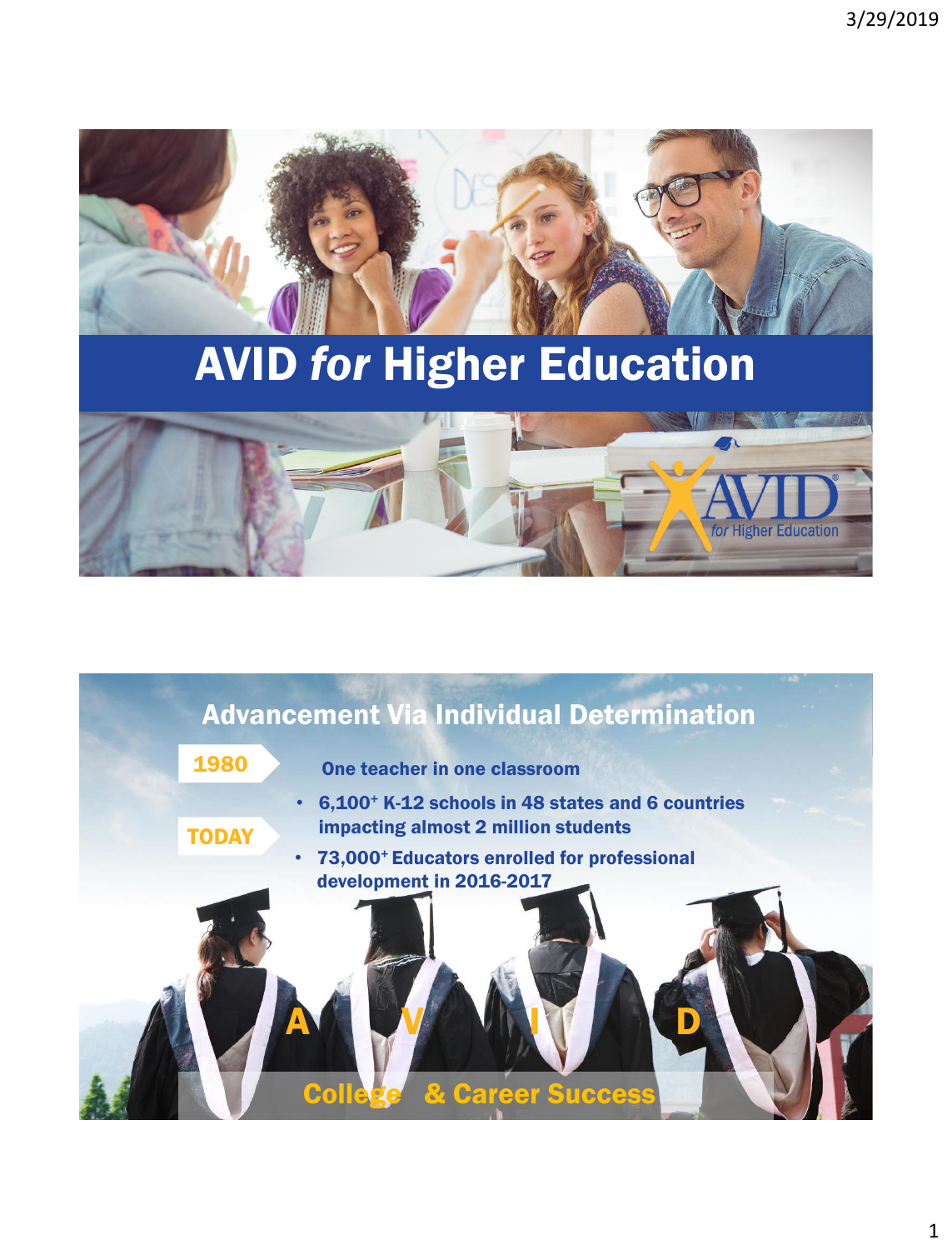

### AVID's mission is to close the achievement gap by preparing all students for college readiness and success in a global society.

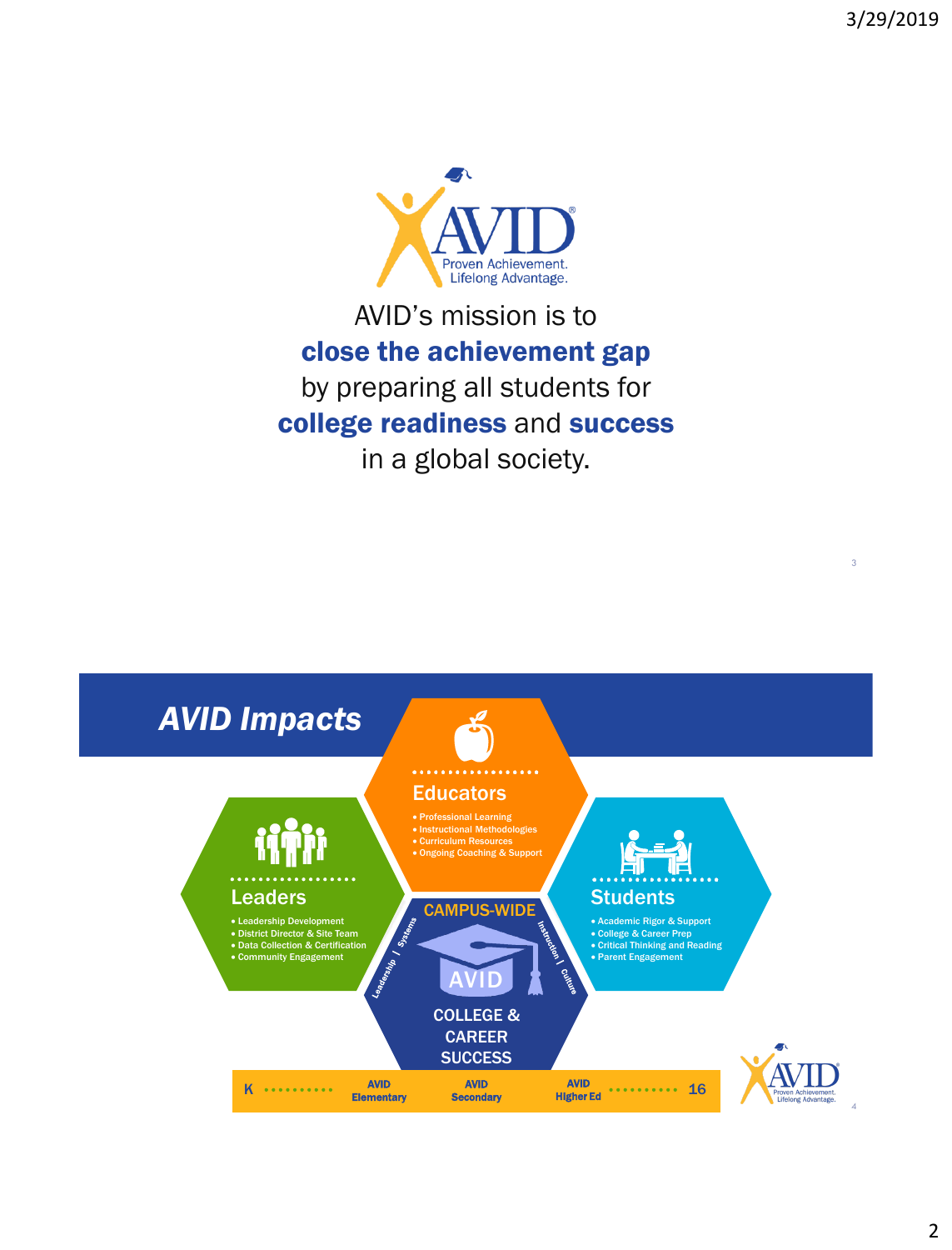A

### People Like Me



# Who AHE is Currently Serving

- □ 2-year, 4-year, technical colleges, adult education programs
- □ Public, private, HBCUs and HSIs
- □ 51 institutions in 18 states





6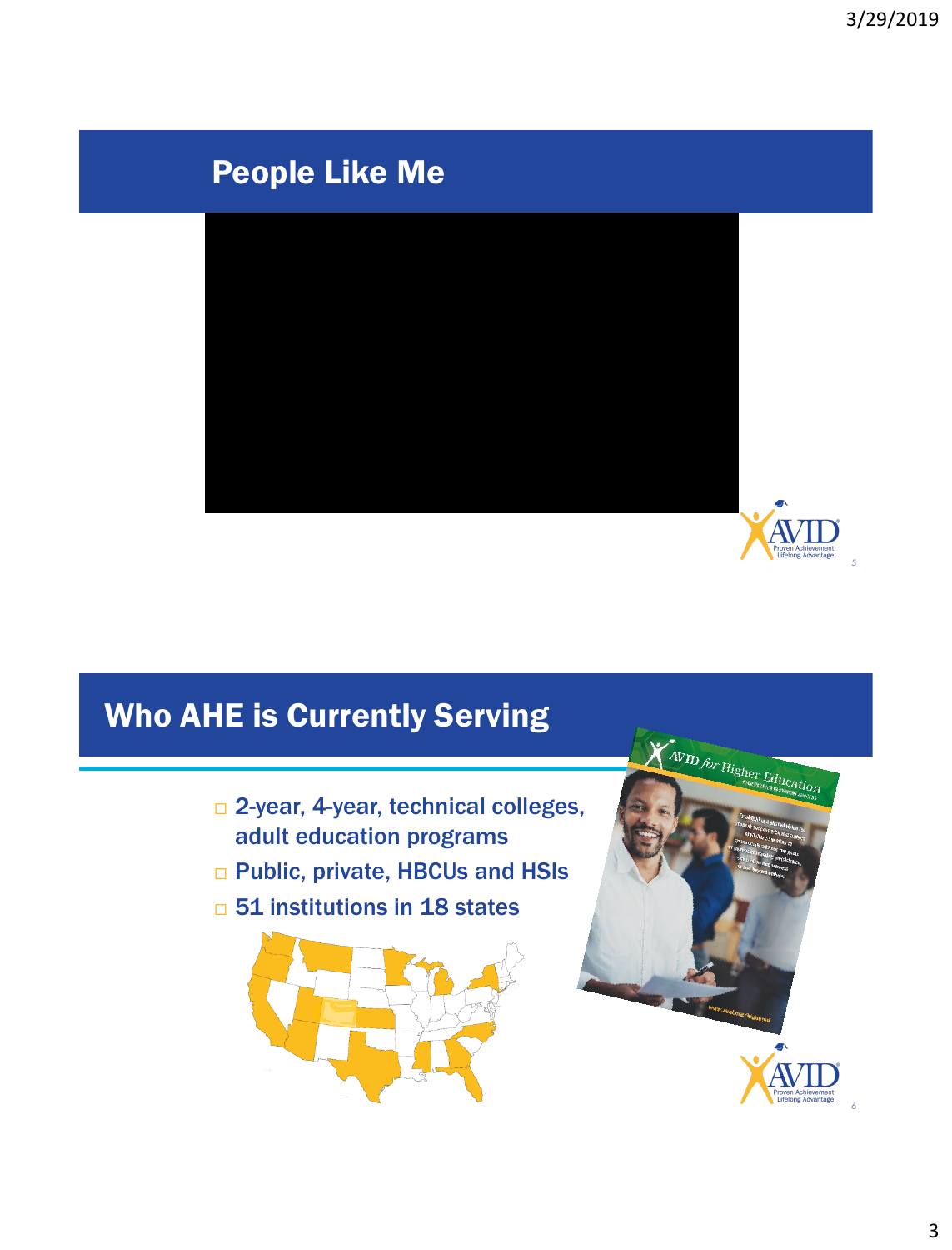# Why AVID for Higher Education?

□ Why Colleges and Universities Need to Invest in Quality Teaching More Than Ever: Association of College and University Educators and American Council of Education (2016)

"We conclude by recommending that higher education institutions invest in professional development as a fundamental part of their overall strategic plan for improving graduation rates and ensuring student success"



# Why AVID for Higher Education?

□ Improve rates of retention, persistence, and completion by engaging students in the classroom and across the campus.

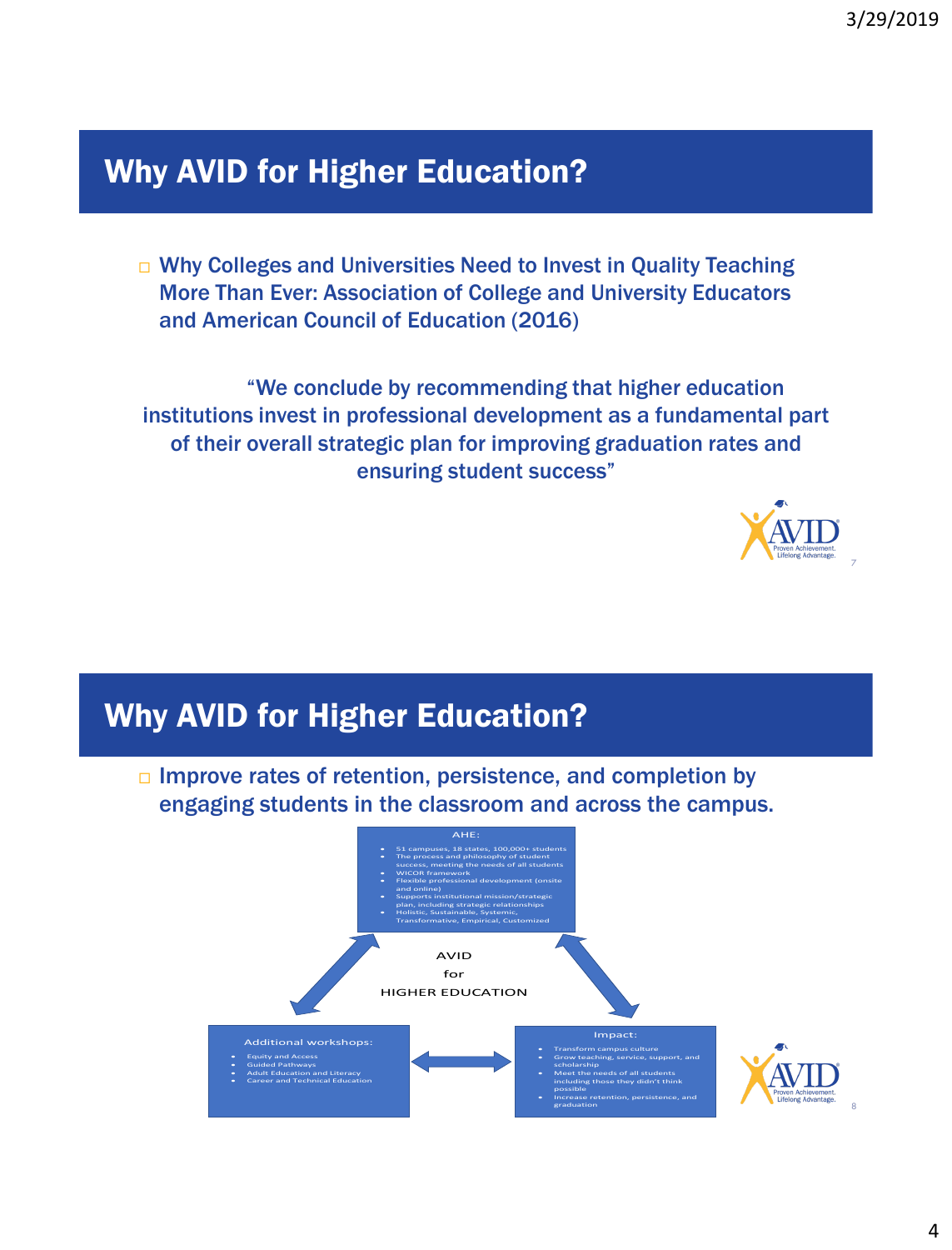### AVID *for* Higher Education

#### Student Success Model

- □ Collaborating with colleges to support students to complete degrees/certifications
	- **Professional Development**
	- **EX Transition Course**
	- AHE Socratic Tutorial Model
	- Career/guided pathways
	- Developmental Education
	- Adult Education & Literacy or Adult Basic Skills

#### Teacher Preparation Model

- □ Collaborating with colleges of education to prepare new teachers
	- Faculty Development
	- WICOR Instruction for teacher candidates
	- **E** Support for AVID tutorials
	- **E** Field Practice with WICOR



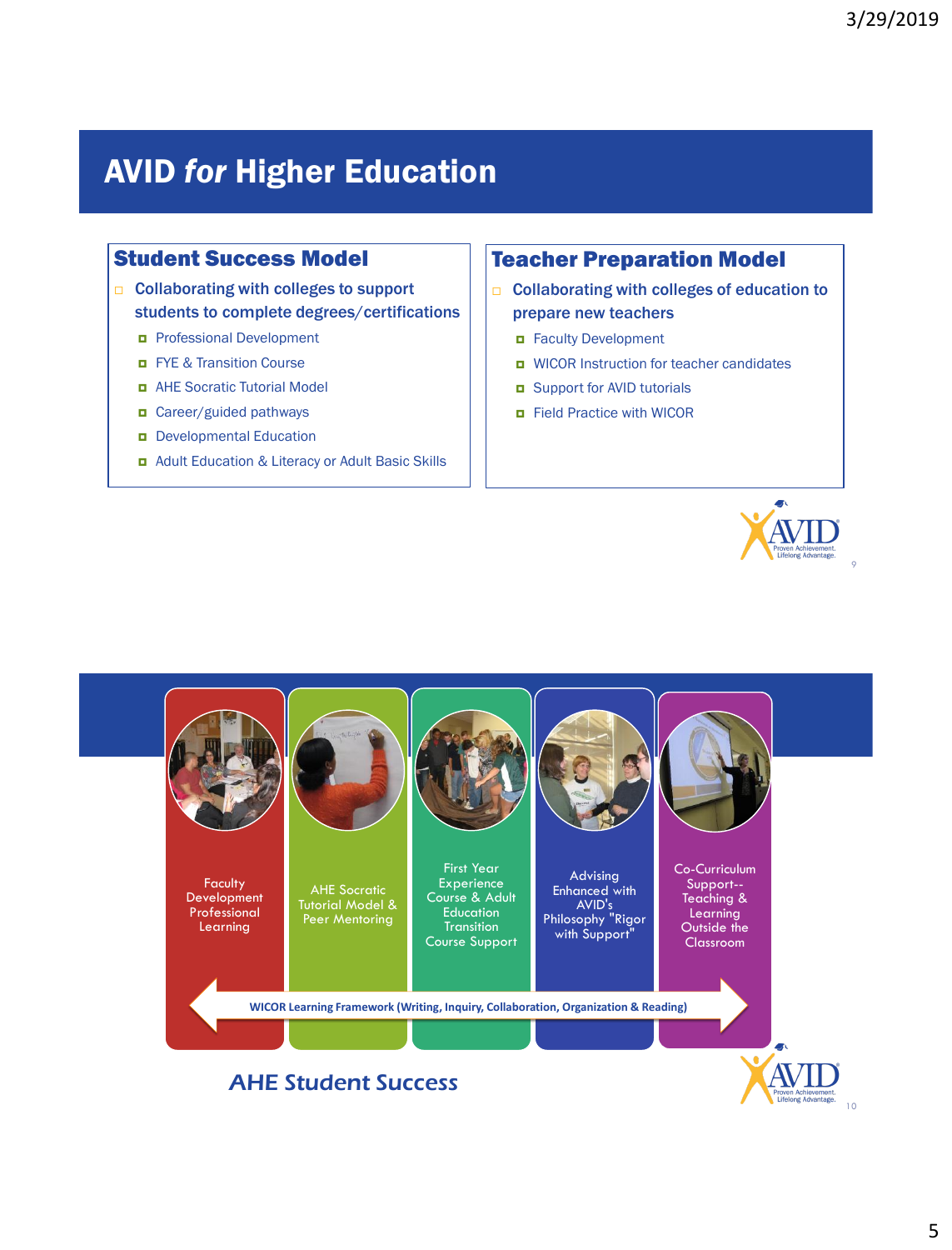### AHE Student Success



#### DR. RUSSELL LOWERY-HART, PRESIDENT AMARILLO COLLEGE (TX)

#### FIRST YEAR SEMINAR

"I thought the biggest difference that we would see when I implemented AVID on our campus was excitement about the curriculum for our first-year seminar. And it was certainly there. But what I wasn't prepared for is as the faculty teaching that first-year seminar were being trained in and learning the AVID tool to implement in that first-year seminar, they were already making links to their other classes."





12

11

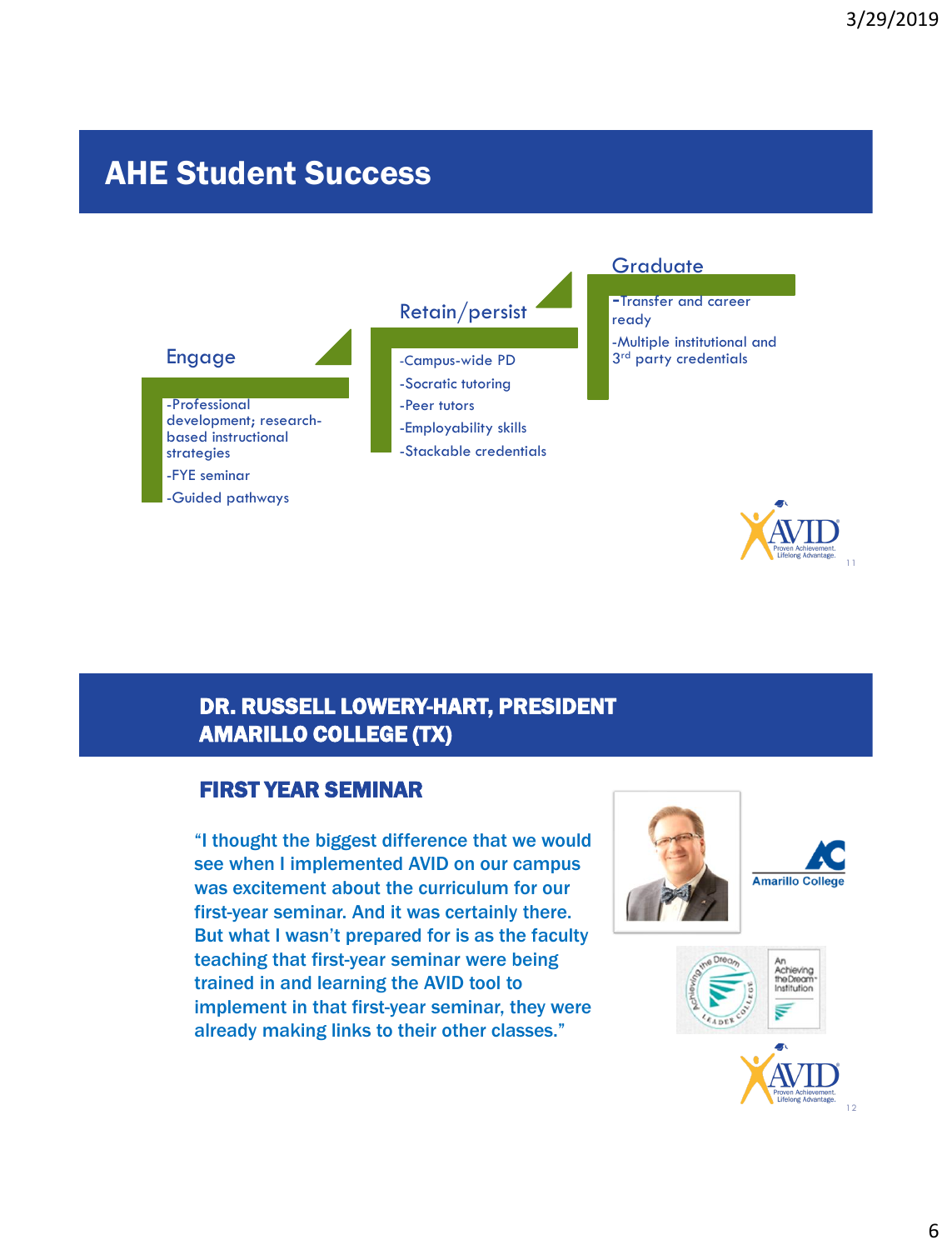### TAMARA CLUNIS VICE PRESIDENT OF ACADEMIC AFFAIRS, AMARILLO COLLEGE (TX)

#### AHE CAMPUS TEAM



It's helping us to build bridges across divisions. It's bringing faculty together in a way that we hadn't been able to do it before. All based upon the expertise that they bring in their team of higher education experts.



#### DR. DON WOOD VICE-PRESIDENT FOR INSTITUTIONAL EFFECTIVENESS ODESSA COLLEGE (TX)





#### FACULTY DEVELOPMENT

"One of the things that we learned very early on, before we started with AVID, was that the more that a student is engaged with the instructor, then the more the student stayed in class, the more the student studied, and the better the student did. At the bottom line, what attracted me to AVID was that it increased and enhanced engagement both ways, of the student to the instructor, and of the instructor to the student. I mean, it's a simple, simple fact. You can't teach them if they aren't there and engaged with the instructor."

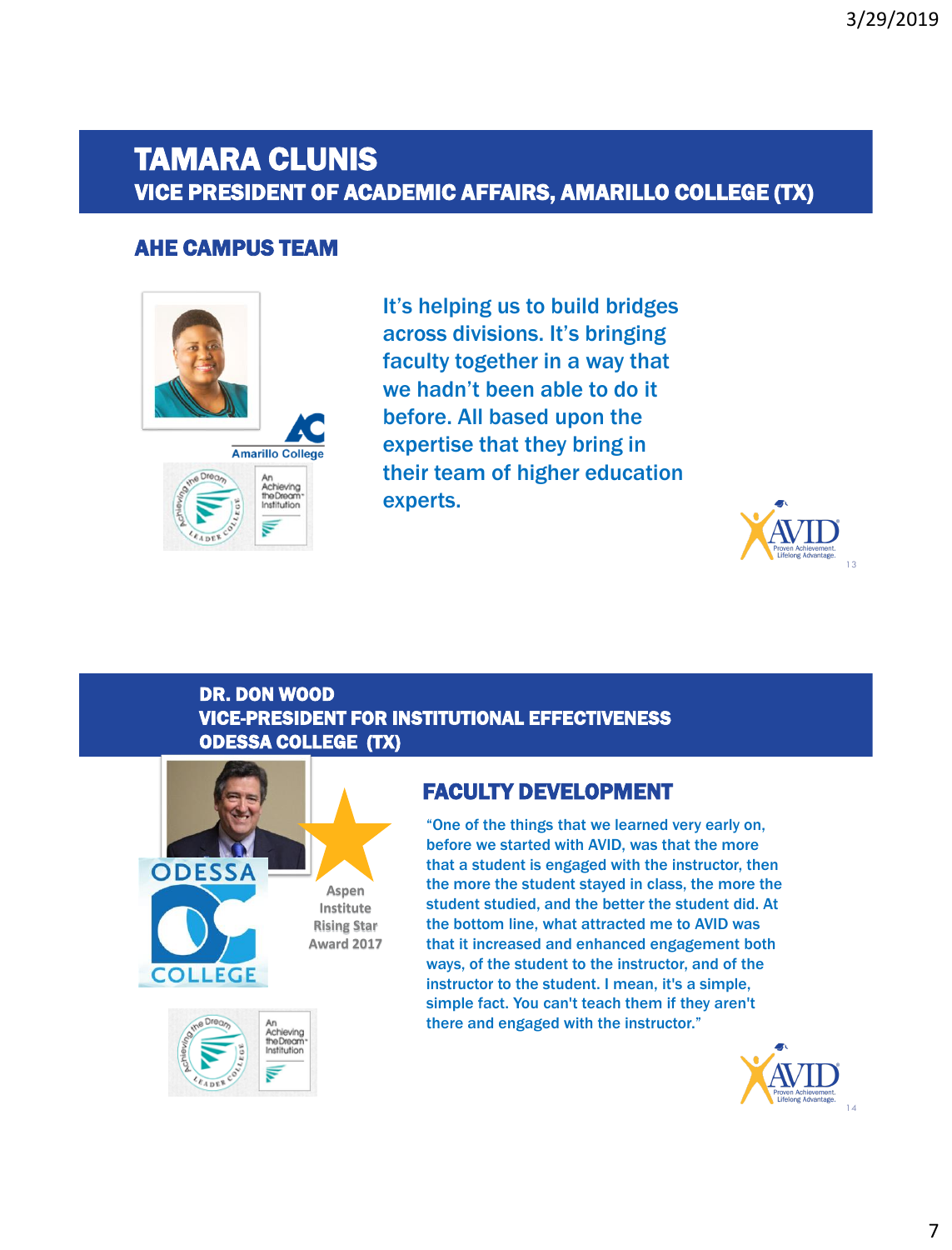# Results: Odessa College, TX

#### □ Brad Phillips ATD Coach

 *"Hispanic males … improved to an all-time high of a 94% course retention rate and almost 74% success rate …."* He stated, *"It is remarkable for any college, but consider that six years ago Odessa College was among three colleges the Texas legislature targeted for defunding."* 

#### □ Dr. Wood, VP Institutional Effectiveness

 *"For the first time in the history of the college we are being recognized on a national level and education experts such as Brad Phillips are highlighting our achievements. I not only understand but also deeply appreciate that these achievements are also, in part, testimony that AVID's partnership with Odessa College is proving to be successful at the most fundamental level of postsecondary education: student retention and student success."* 



#### FACULTY DEVELOPMENT

"AVID for Higher Education is not a fad. The strategies I learned transformed not only my teaching style and classroom, but our campus."





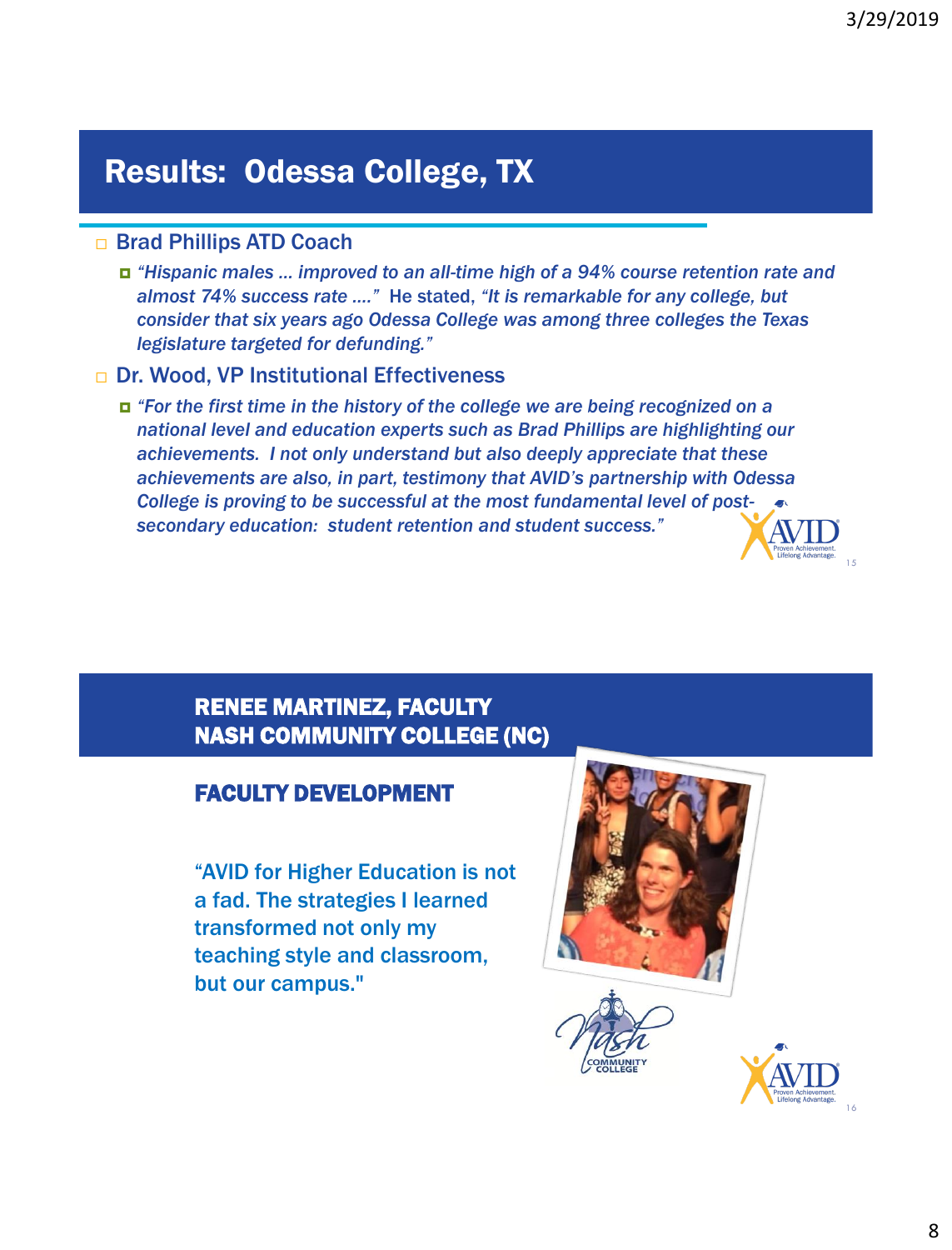# AHE Evaluation Research

- $\Box$  In the past few years, AHE has been rigorously evaluated by a prominent national research organization (Gibson Consulting Group)
- $\Box$  Conducted multi-year, multi-cohort, quasi-experimental study of the relationship between AHE program participation and student outcomes at nine colleges and universities across the country
- One California community college campus and one California State University campus included in study sample
- □ March 2018 year 3 report: *Exposing students to a student-centered, skillbased, targeted freshman course (such as the AHE First Year Experience course) often results in a variety of positive student outcomes*

### AHE Evaluation Research (continued)

- $\Box$  Students participating in AHE have higher college persistence rates than their non-participating peers; effects strongest for freshman fall-to-spring semester and first-to-second year persistence; effect on course passing rates tends to be stronger during students' first year in college
- □ Students exposed to higher degrees of collaborative and active learning instruction and skill-based content in a targeted freshman course (the First Year Experience course) are more likely to express willingness to connect with a wide variety of university resources
- □ Faculty participating in AVID-related professional development are more likely to implement active and collaborative learning approaches

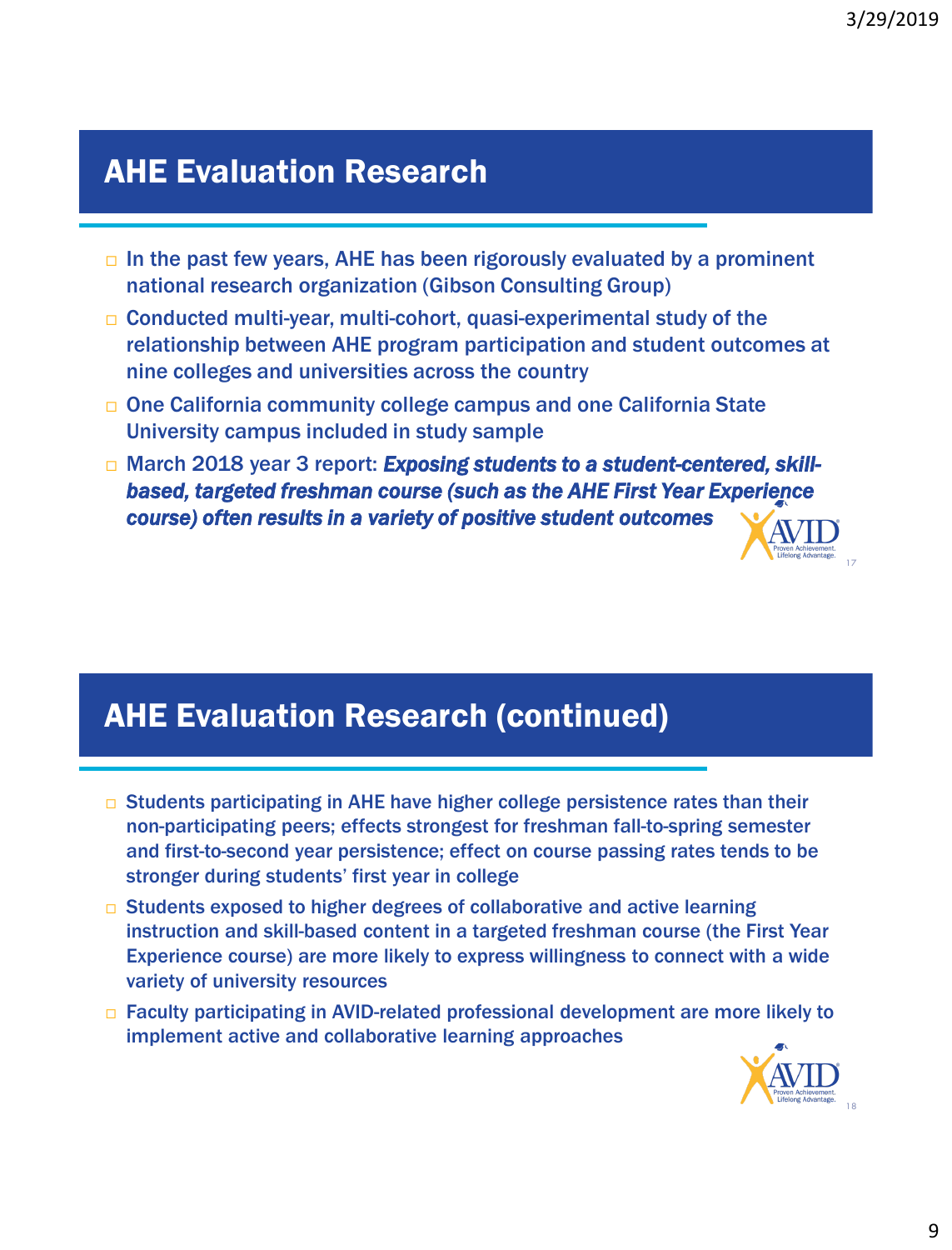Proven Achievement.<br>Lifelong Advantage.<br>19

### AHE Growth in California

- □ During the 2013-14 academic year, a total of 82 students and 178 faculty members participated in AHE across multiple postsecondary education campuses
- □ For 2017-18, a total of 12,869 students and 452 faculty members participated in AHE across seven college and university sites
- □ From 2013-14 to 2017-18, a total of 35,068 students and 2,236 faculty members participated in AHE
- $\Box$  Many more students likely have benefited from AHE, to the extent that AHEtrained faculty members are using AVID strategies in academic and career education classes beyond the AHE First Year Experience classes

# AHE in California, 2018-19

| <b>Type of Postsecondary</b><br><b>Education Institution</b> | Model:<br>Student Success (SS) and/or<br><b>Teacher Preparation (TP)</b> |
|--------------------------------------------------------------|--------------------------------------------------------------------------|
| Two-year public                                              | <b>SS</b>                                                                |
| Four-year private                                            | <b>SS</b>                                                                |
| Four-year public                                             | SS-tutoring model only                                                   |
| Four-year public                                             | SS and TP                                                                |
| Two-year public                                              | <b>SS</b>                                                                |
| Four-year private                                            | <b>SS</b>                                                                |
| Two-year public                                              | <b>SS</b>                                                                |
| Two-year public                                              | <b>SS</b>                                                                |
| Two-year public                                              | <b>SS</b>                                                                |
|                                                              |                                                                          |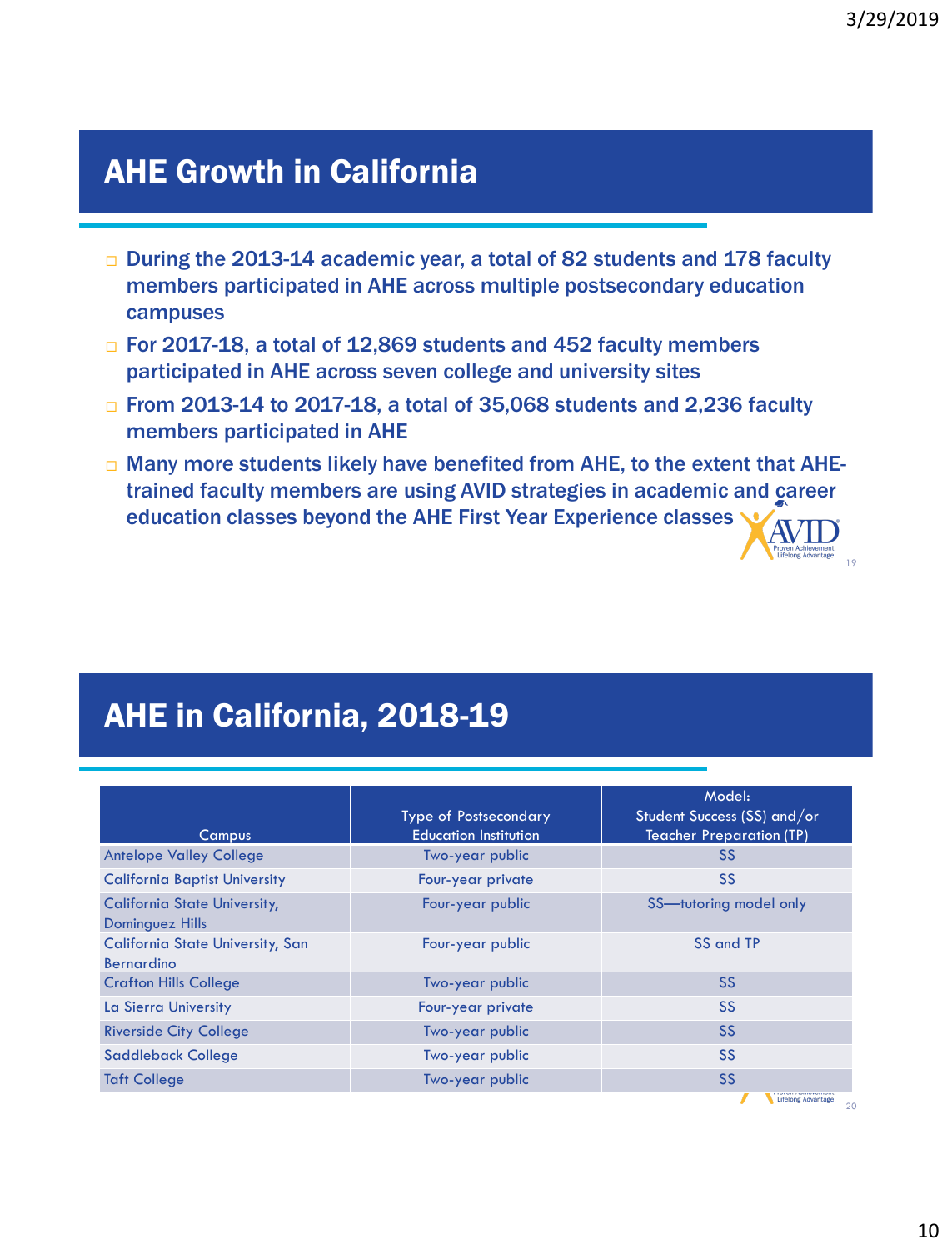### Long-Term Strategic Goals for AHE in California

- $\Box$  Establish new AHE sites, with a particular focus on community college campuses, in geographic regions with a strong and sustained history of AVID Secondary implementation (e.g., Orange, Riverside, Sacramento, San Bernardino, and San Diego counties)
- $\Box$  Strengthen the ongoing support system for both existing and new AHE sites
- **Extablish metrics for assessing program outcomes** to increase and sustain college student success on a statewide basis; metrics should align with those of the California Community Colleges Chancellor's **Office**
- □ Explore how to support recognition of AHE to fill the faculty development/professional learning gap in higher education to AHE and non-AHE sites
- $\Box$  Encourage AVID K-12 school and district leaders to recognize and acknowledge that community college may be a viable and appropriate destination for a number of high school graduates



### Discussion Questions

- □ What approaches or strategies are you implementing on your campus to meet the expectations of the multiple state reform initiatives currently underway, and to achieve the goals of the California Community Colleges Chancellor's *Vision for Success*?
- $\Box$  How confident are you that your campus will be successful in its efforts to improve student success to historically high levels during the next decade?